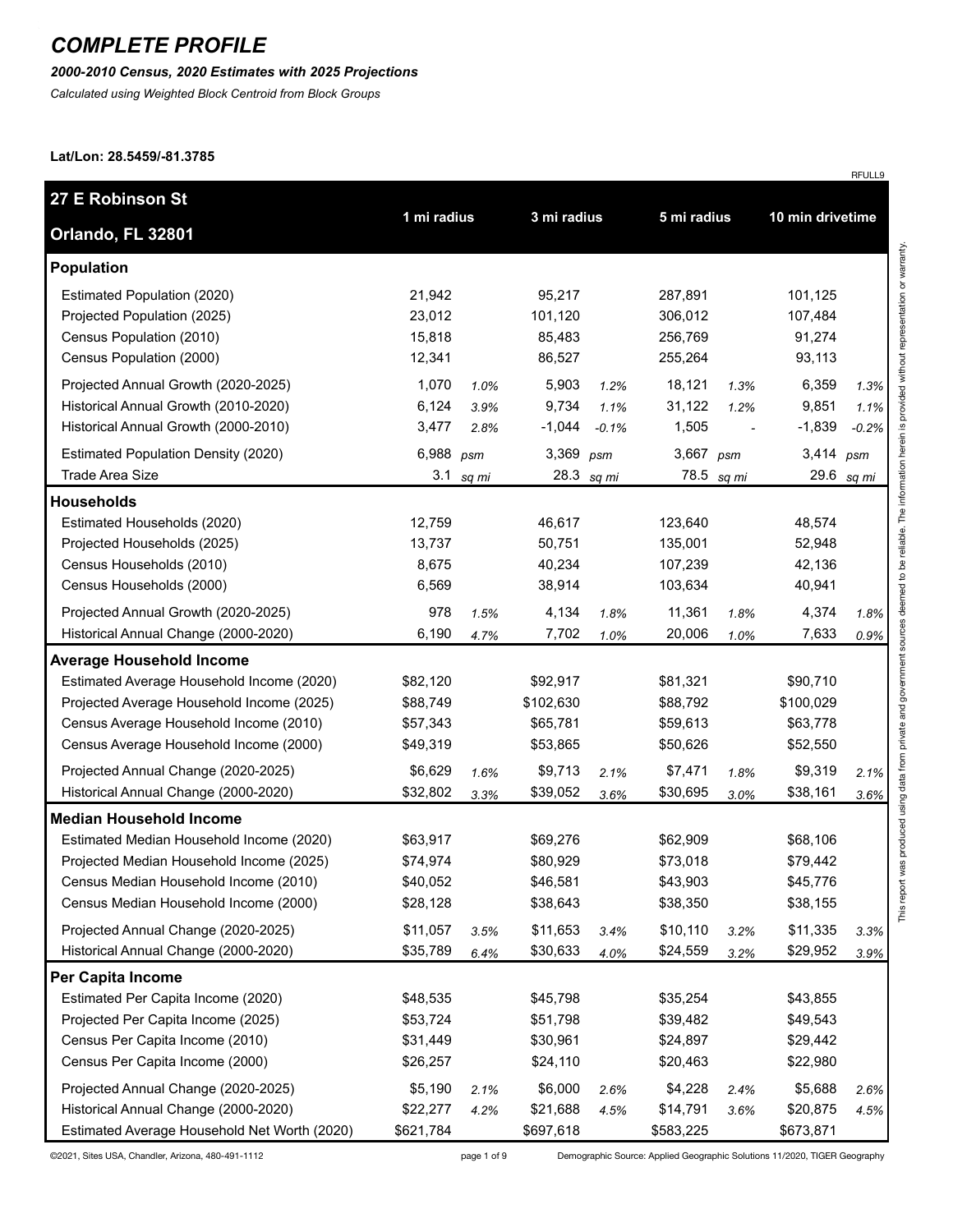## *2000-2010 Census, 2020 Estimates with 2025 Projections*

*Calculated using Weighted Block Centroid from Block Groups*

#### **Lat/Lon: 28.5459/-81.3785**

|                                               |             |       |             |                          |             |       |                  | RFULL9 |
|-----------------------------------------------|-------------|-------|-------------|--------------------------|-------------|-------|------------------|--------|
| 27 E Robinson St                              | 1 mi radius |       | 3 mi radius |                          | 5 mi radius |       |                  |        |
| Orlando, FL 32801                             |             |       |             |                          |             |       | 10 min drivetime |        |
| <b>Race and Ethnicity</b>                     |             |       |             |                          |             |       |                  |        |
| Total Population (2020)                       | 21,942      |       | 95,217      |                          | 287,891     |       | 101,125          |        |
| White (2020)                                  | 14,389      | 65.6% | 59,573      | 62.6%                    | 157,327     | 54.6% | 62,043           | 61.4%  |
| Black or African American (2020)              | 4,998       | 22.8% | 25,385      | 26.7%                    | 93,360      | 32.4% | 27,279           | 27.0%  |
| American Indian or Alaska Native (2020)       | 55          | 0.3%  | 341         | 0.4%                     | 1,115       | 0.4%  | 397              | 0.4%   |
| Asian (2020)                                  | 1,133       | 5.2%  | 3,830       | 4.0%                     | 10,558      | 3.7%  | 3,942            | 3.9%   |
| Hawaiian or Pacific Islander (2020)           | 8           |       | 49          |                          | 202         |       | 60               |        |
| Other Race (2020)                             | 631         | 2.9%  | 3,065       | 3.2%                     | 15,590      | 5.4%  | 4,143            | 4.1%   |
| Two or More Races (2020)                      | 728         | 3.3%  | 2,974       | 3.1%                     | 9,739       | 3.4%  | 3,260            | 3.2%   |
| Population < 18 (2020)                        | 2,685       | 12.2% | 15,791      | 16.6%                    | 55,507      | 19.3% | 16,979           | 16.8%  |
| White Not Hispanic                            | 935         | 34.8% | 5,686       | 36.0%                    | 14,063      | 25.3% | 5,679            | 33.4%  |
| <b>Black or African American</b>              | 952         | 35.5% | 5,742       | 36.4%                    | 23,404      | 42.2% | 6,203            | 36.5%  |
| Asian                                         | 111         | 4.1%  | 501         | 3.2%                     | 1,545       | 2.8%  | 511              | 3.0%   |
| Other Race Not Hispanic                       | 113         | 4.2%  | 598         | 3.8%                     | 1,980       | 3.6%  | 637              | 3.8%   |
| Hispanic                                      | 573         | 21.4% | 3,264       | 20.7%                    | 14,516      | 26.2% | 3,949            | 23.3%  |
| Not Hispanic or Latino Population (2020)      | 17,722      | 80.8% | 78,023      | 81.9%                    | 217,259     | 75.5% | 80,563           | 79.7%  |
| Not Hispanic White                            | 11,470      | 64.7% | 48,526      | 62.2%                    | 114,512     | 52.7% | 49,142           | 61.0%  |
| Not Hispanic Black or African American        | 4,657       | 26.3% | 23,802      | 30.5%                    | 86,618      | 39.9% | 25,534           | 31.7%  |
| Not Hispanic American Indian or Alaska Native | 39          | 0.2%  | 230         | 0.3%                     | 600         | 0.3%  | 252              | 0.3%   |
| Not Hispanic Asian                            | 1,038       | 5.9%  | 3,477       | 4.5%                     | 9,629       | 4.4%  | 3,566            | 4.4%   |
| Not Hispanic Hawaiian or Pacific Islander     | 6           |       | 41          | $\overline{\phantom{a}}$ | 155         |       | 47               |        |
| Not Hispanic Other Race                       | 15          |       | 56          | ÷,                       | 293         | 0.1%  | 56               |        |
| Not Hispanic Two or More Races                | 497         | 2.8%  | 1,890       | 2.4%                     | 5,453       | 2.5%  | 1,967            | 2.4%   |
| Hispanic or Latino Population (2020)          | 4,219       | 19.2% | 17,194      | 18.1%                    | 70,631      | 24.5% | 20,562           | 20.3%  |
| <b>Hispanic White</b>                         | 2,919       | 69.2% | 11,047      | 64.2%                    | 42,815      | 60.6% | 12,901           | 62.7%  |
| Hispanic Black or African American            | 341         | 8.1%  | 1,583       | 9.2%                     | 6,742       | 9.5%  | 1,745            | 8.5%   |
| Hispanic American Indian or Alaska Native     | 16          | 0.4%  | 111         | 0.6%                     | 515         | 0.7%  | 145              | 0.7%   |
| Hispanic Asian                                | 95          | 2.2%  | 353         | 2.1%                     | 929         | 1.3%  | 377              | 1.8%   |
| Hispanic Hawaiian or Pacific Islander         | 2           |       | 7           |                          | 47          |       | 14               |        |
| <b>Hispanic Other Race</b>                    | 616         | 14.6% | 3,009       | 17.5%                    | 15,297      | 21.7% | 4,087            | 19.9%  |
| Hispanic Two or More Races                    | 230         | 5.5%  | 1,084       | 6.3%                     | 4,287       | 6.1%  | 1,293            | 6.3%   |
| Not Hispanic or Latino Population (2010)      | 13,903      | 87.9% | 76,185      | 89.1%                    | 208,506     | 81.2% | 78,824           | 86.4%  |
| Hispanic or Latino Population (2010)          | 1,915       | 12.1% | 9,298       | 10.9%                    | 48,262      | 18.8% | 12,450           | 13.6%  |
| Not Hispanic or Latino Population (2000)      | 11,413      | 92.5% | 80,112      | 92.6%                    | 217,510     | 85.2% | 84,145           | 90.4%  |
| Hispanic or Latino Population (2000)          | 928         | 7.5%  | 6,415       | 7.4%                     | 37,754      | 14.8% | 8,968            | 9.6%   |
| Not Hispanic or Latino Population (2025)      | 18,609      | 80.9% | 82,835      | 81.9%                    | 231,910     | 75.8% | 85,701           | 79.7%  |
| Hispanic or Latino Population (2025)          | 4,404       | 19.1% | 18,285      | 18.1%                    | 74,102      | 24.2% | 21,782           | 20.3%  |
| Projected Annual Growth (2020-2025)           | 184         | 0.9%  | 1,091       | 1.3%                     | 3,470       | 1.0%  | 1,221            | 1.2%   |
| Historical Annual Growth (2000-2010)          | 987         | 10.6% | 2,883       | 4.5%                     | 10,509      | 2.8%  | 3,482            | 3.9%   |

©2021, Sites USA, Chandler, Arizona, 480-491-1112 page 2 of 9 Demographic Source: Applied Geographic Solutions 11/2020, TIGER Geography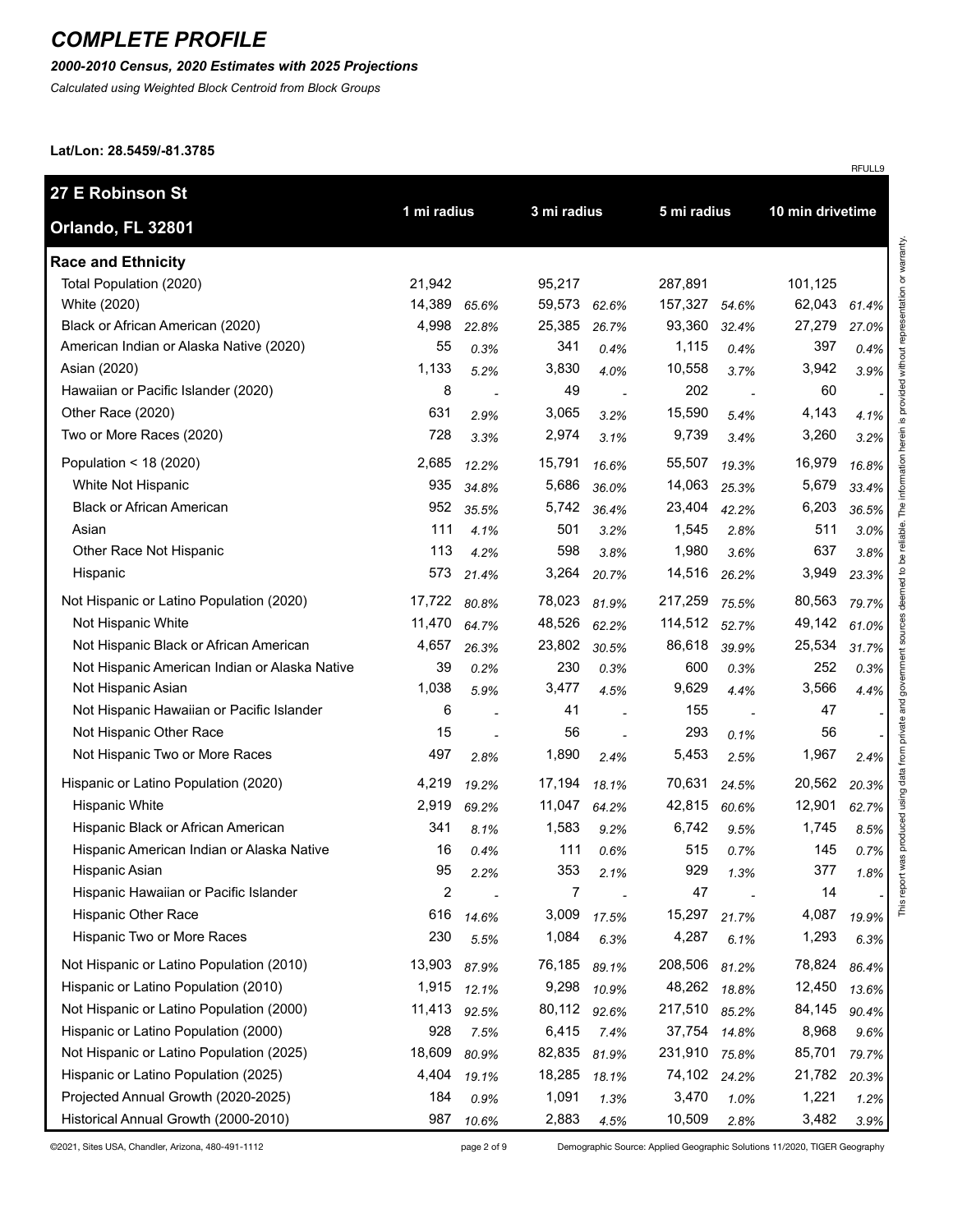### *2000-2010 Census, 2020 Estimates with 2025 Projections*

*Calculated using Weighted Block Centroid from Block Groups*

#### **Lat/Lon: 28.5459/-81.3785**

| 27 E Robinson St                      | 1 mi radius |       |             |       |              |       |                  |       |
|---------------------------------------|-------------|-------|-------------|-------|--------------|-------|------------------|-------|
| Orlando, FL 32801                     |             |       | 3 mi radius |       | 5 mi radius  |       | 10 min drivetime |       |
| <b>Total Age Distribution (2020)</b>  |             |       |             |       |              |       |                  |       |
| <b>Total Population</b>               | 21,942      |       | 95,217      |       | 287,891      |       | 101,125          |       |
| Age Under 5 Years                     | 867         | 4.0%  | 4,858       | 5.1%  | 16,859       | 5.9%  | 5,256            | 5.2%  |
| Age 5 to 9 Years                      | 747         | 3.4%  | 4,579       | 4.8%  | 15,840       | 5.5%  | 4,904            | 4.8%  |
| Age 10 to 14 Years                    | 637         | 2.9%  | 4,106       | 4.3%  | 14,900       | 5.2%  | 4,426            | 4.4%  |
| Age 15 to 19 Years                    | 759         | 3.5%  | 3,931       | 4.1%  | 15,717       | 5.5%  | 4,248            | 4.2%  |
| Age 20 to 24 Years                    | 1,566       | 7.1%  | 5,199       | 5.5%  | 19,226       | 6.7%  | 5,584            | 5.5%  |
| Age 25 to 29 Years                    | 2,927       | 13.3% | 9,649       | 10.1% | 26,938       | 9.4%  | 10,054           | 9.9%  |
| Age 30 to 34 Years                    | 2,297       | 10.5% | 8,974       | 9.4%  | 24,521       | 8.5%  | 9,357            | 9.3%  |
| Age 35 to 39 Years                    | 1,605       | 7.3%  | 7,540       | 7.9%  | 21,041       | 7.3%  | 7,947            | 7.9%  |
| Age 40 to 44 Years                    | 1,328       | 6.1%  | 6,386       | 6.7%  | 18,886       | 6.6%  | 6,828            | 6.8%  |
| Age 45 to 49 Years                    | 1,251       | 5.7%  | 6,030       | 6.3%  | 18,041       | 6.3%  | 6,399            | 6.3%  |
| Age 50 to 54 Years                    | 1,160       | 5.3%  | 6,127       | 6.4%  | 17,988       | 6.2%  | 6,456            | 6.4%  |
| Age 55 to 59 Years                    | 1,182       | 5.4%  | 6,273       | 6.6%  | 18,317       | 6.4%  | 6,674            | 6.6%  |
| Age 60 to 64 Years                    | 1,069       | 4.9%  | 5,346       | 5.6%  | 15,724       | 5.5%  | 5,722            | 5.7%  |
| Age 65 to 69 Years                    | 961         | 4.4%  | 4,518       | 4.7%  | 13,202       | 4.6%  | 4,843            | 4.8%  |
| Age 70 to 74 Years                    | 882         | 4.0%  | 3,764       | 4.0%  | 11,088       | 3.9%  | 4,026            | 4.0%  |
| Age 75 to 79 Years                    | 773         | 3.5%  | 2,934       | 3.1%  | 7,871        | 2.7%  | 3,117            | 3.1%  |
| Age 80 to 84 Years                    | 666         | 3.0%  | 2,151       | 2.3%  | 5,508        | 1.9%  | 2,302            | 2.3%  |
| Age 85 Years or Over                  | 1,266       | 5.8%  | 2,853       | 3.0%  | 6,222        | 2.2%  | 2,983            | 2.9%  |
| Median Age                            | 39.0        |       | 38.9        |       | 37.1         |       | 38.9             |       |
| Age 19 Years or Less                  | 3,010       | 13.7% | 17,474      | 18.4% | 63,316       | 22.0% | 18,833           | 18.6% |
| Age 20 to 64 Years                    | 14,384      | 65.6% | 61,523      | 64.6% | 180,683      | 62.8% | 65,021           | 64.3% |
| Age 65 Years or Over                  | 4,547       | 20.7% | 16,220      | 17.0% | 43,892       | 15.2% | 17,270           | 17.1% |
| <b>Female Age Distribution (2020)</b> |             |       |             |       |              |       |                  |       |
| Female Population                     | 10,980      | 50.0% | 48,005      | 50.4% | 146,621      | 50.9% | 50,998           | 50.4% |
| Age Under 5 Years                     | 458         | 4.2%  | 2,380       | 5.0%  | 8,201        | 5.6%  | 2,563            | 5.0%  |
| Age 5 to 9 Years                      | 374         | 3.4%  | 2,305       | 4.8%  | 7,735        | 5.3%  | 2,464            | 4.8%  |
| Age 10 to 14 Years                    | 324         | 3.0%  | 2,019       | 4.2%  | 7,256        | 4.9%  | 2,172            | 4.3%  |
| Age 15 to 19 Years                    | 373         | 3.4%  | 1,906       | 4.0%  | 7,744        | 5.3%  | 2,052            | 4.0%  |
| Age 20 to 24 Years                    | 828         | 7.5%  | 2,727       | 5.7%  | 9,864        | 6.7%  | 2,911            | 5.7%  |
| Age 25 to 29 Years                    | 1,410       | 12.8% | 4,897       | 10.2% | 13,578       | 9.3%  | 5,074            | 10.0% |
| Age 30 to 34 Years                    | 1,016       | 9.2%  | 4,216       | 8.8%  | 11,963       | 8.2%  | 4,411            | 8.6%  |
| Age 35 to 39 Years                    | 722         | 6.6%  | 3,535       | 7.4%  | 10,221       | 7.0%  | 3,755            | 7.4%  |
| Age 40 to 44 Years                    | 534         | 4.9%  | 2,936       | 6.1%  | 9,086        | 6.2%  | 3,150            | 6.2%  |
| Age 45 to 49 Years                    | 512         | 4.7%  | 2,767       | 5.8%  | 8,793        | 6.0%  | 2,940            | 5.8%  |
| Age 50 to 54 Years                    | 474         | 4.3%  | 2,904       | 6.0%  | 9,028        | 6.2%  | 3,064            | 6.0%  |
| Age 55 to 59 Years                    | 521         | 4.7%  | 3,057       | 6.4%  | 9,375        | 6.4%  | 3,275            | 6.4%  |
| Age 60 to 64 Years                    | 533         | 4.9%  | 2,771       | 5.8%  | 8,323        | 5.7%  | 2,969            | 5.8%  |
| Age 65 to 69 Years                    | 503         | 4.6%  | 2,373       | 4.9%  | 7,088        | 4.8%  | 2,555            | 5.0%  |
| Age 70 to 74 Years                    | 489         | 4.5%  | 2,097       | 4.4%  | 6,187        | 4.2%  | 2,232            | 4.4%  |
| Age 75 to 79 Years                    | 511         | 4.7%  | 1,730       | 3.6%  | 4,585        | 3.1%  | 1,859            | 3.6%  |
| Age 80 to 84 Years                    | 454         | 4.1%  | 1,374       | 2.9%  | 3,423        | 2.3%  | 1,458            | 2.9%  |
| Age 85 Years or Over                  | 946         | 8.6%  | 2,011       | 4.2%  | 4,169        | 2.8%  | 2,095            | 4.1%  |
| Female Median Age                     | 41.4        |       | 40.1        |       | 38.3         |       | 40.2             |       |
| Age 19 Years or Less                  | 1,528       | 13.9% | 8,610       | 17.9% | 30,937       | 21.1% | 9,252            | 18.1% |
| Age 20 to 64 Years                    | 6,549       | 59.6% | 29,810      | 62.1% | 90,232 61.5% |       | 31,549           | 61.9% |
| Age 65 Years or Over                  | 2,904       | 26.4% | 9,584       | 20.0% | 25,452 17.4% |       | 10,198           | 20.0% |

©2021, Sites USA, Chandler, Arizona, 480-491-1112 page 3 of 9 Demographic Source: Applied Geographic Solutions 11/2020, TIGER Geography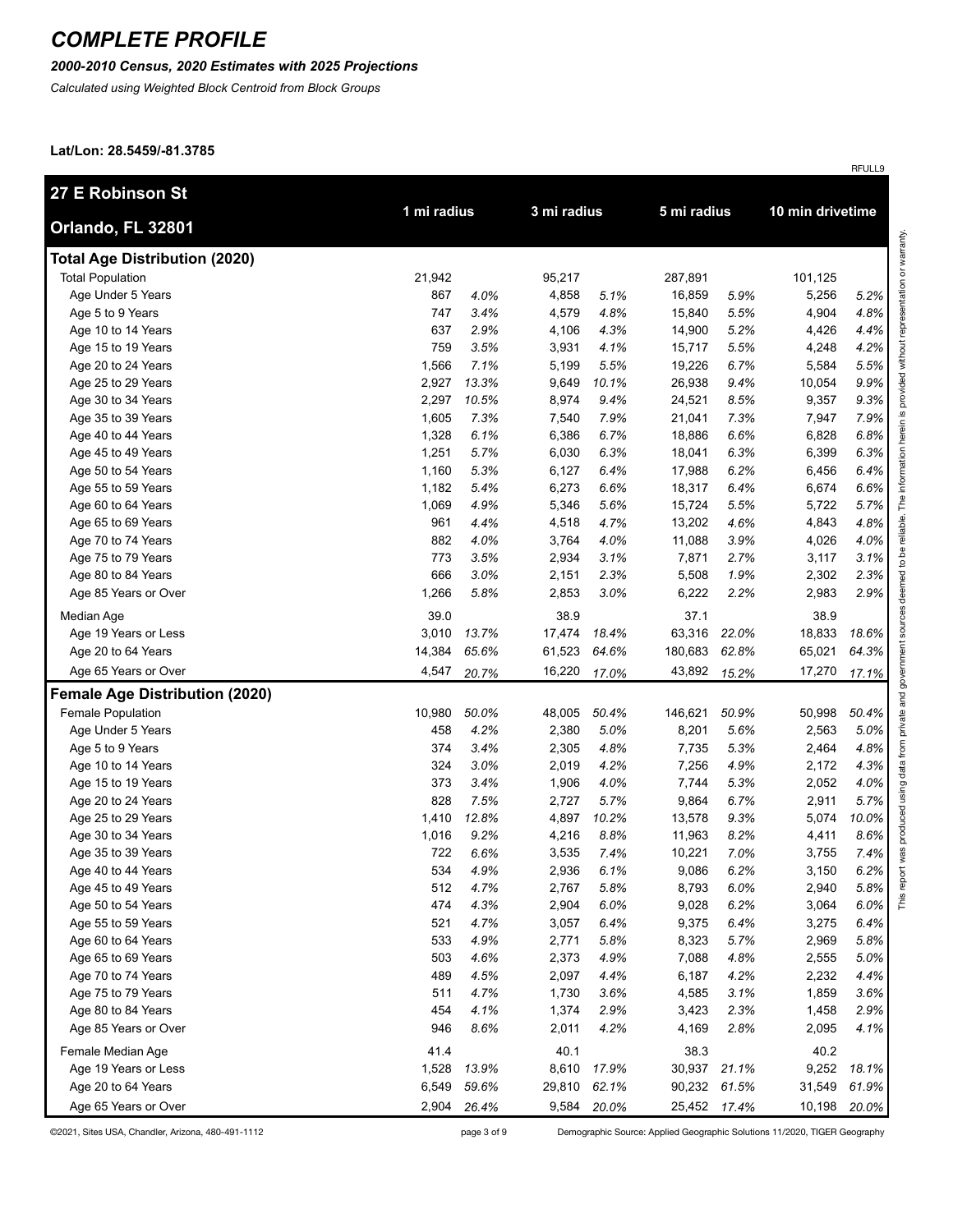## *2000-2010 Census, 2020 Estimates with 2025 Projections*

*Calculated using Weighted Block Centroid from Block Groups*

#### **Lat/Lon: 28.5459/-81.3785**

|                                     |             |           |        |             |             |          |                  | RFULL9    |
|-------------------------------------|-------------|-----------|--------|-------------|-------------|----------|------------------|-----------|
| 27 E Robinson St                    | 1 mi radius |           |        | 3 mi radius |             |          | 10 min drivetime |           |
| Orlando, FL 32801                   |             |           |        |             | 5 mi radius |          |                  |           |
| <b>Male Age Distribution (2020)</b> |             |           |        |             |             |          |                  |           |
| <b>Male Population</b>              | 10,962      | 50.0%     | 47,212 | 49.6%       | 141,269     | 49.1%    | 50,126           | 49.6%     |
| Age Under 5 Years                   | 410         | 3.7%      | 2,478  | 5.2%        | 8,657       | 6.1%     | 2,693            | 5.4%      |
| Age 5 to 9 Years                    | 373         | 3.4%      | 2,274  | 4.8%        | 8,105       | 5.7%     | 2,440            | 4.9%      |
| Age 10 to 14 Years                  | 313         | 2.9%      | 2,086  | 4.4%        | 7,645       | 5.4%     | 2,253            | 4.5%      |
| Age 15 to 19 Years                  | 387         | 3.5%      | 2,025  | 4.3%        | 7,972       | 5.6%     | 2,196            | 4.4%      |
| Age 20 to 24 Years                  | 738         | 6.7%      | 2,471  | 5.2%        | 9,362       | 6.6%     | 2,673            | 5.3%      |
| Age 25 to 29 Years                  | 1,518       | 13.8%     | 4,752  | 10.1%       | 13,359      | 9.5%     | 4,979            | 9.9%      |
| Age 30 to 34 Years                  | 1,281       | 11.7%     | 4,759  | 10.1%       | 12,558      | 8.9%     | 4,947            | 9.9%      |
| Age 35 to 39 Years                  | 883         | 8.1%      | 4,006  | 8.5%        | 10,820      | 7.7%     | 4,192            | 8.4%      |
| Age 40 to 44 Years                  | 793         | 7.2%      | 3,451  | 7.3%        | 9,800       | 6.9%     | 3,678            | 7.3%      |
| Age 45 to 49 Years                  | 739         | 6.7%      | 3,263  | 6.9%        | 9,247       | 6.5%     | 3,459            | 6.9%      |
| Age 50 to 54 Years                  | 686         | 6.3%      | 3,223  | 6.8%        | 8,960       | 6.3%     | 3,392            | 6.8%      |
| Age 55 to 59 Years                  | 660         | 6.0%      | 3,216  | 6.8%        | 8,943       | 6.3%     | 3,400            | 6.8%      |
| Age 60 to 64 Years                  | 536         | 4.9%      | 2,574  | 5.5%        | 7,401       | 5.2%     | 2,754            | 5.5%      |
| Age 65 to 69 Years                  | 457         | 4.2%      | 2,145  | 4.5%        | 6,115       | 4.3%     | 2,289            | 4.6%      |
| Age 70 to 74 Years                  | 393         | 3.6%      | 1,666  | 3.5%        | 4,900       | 3.5%     | 1,794            | 3.6%      |
| Age 75 to 79 Years                  | 262         | 2.4%      | 1,204  | 2.6%        | 3,286       | 2.3%     | 1,259            | 2.5%      |
| Age 80 to 84 Years                  | 212         | 1.9%      | 777    | 1.6%        | 2,085       | 1.5%     | 844              | 1.7%      |
| Age 85 Years or Over                | 320         | 2.9%      | 843    | 1.8%        | 2,053       | 1.5%     | 888              | 1.8%      |
| Male Median Age                     | 36.8        |           | 37.8   |             | 35.9        |          | 37.8             |           |
| Age 19 Years or Less                | 1,483       | 13.5%     | 8,864  | 18.8%       | 32,379      | 22.9%    | 9,582            | 19.1%     |
| Age 20 to 64 Years                  | 7,836       | 71.5%     | 31,713 | 67.2%       | 90,451      | 64.0%    | 33,472           | 66.8%     |
| Age 65 Years or Over                | 1,643       | 15.0%     | 6,635  | 14.1%       | 18,440      | 13.1%    | 7,072            | 14.1%     |
| Males per 100 Females (2020)        |             |           |        |             |             |          |                  |           |
| <b>Overall Comparison</b>           | 100         |           | 98     |             | 96          |          | 98               |           |
| Age Under 5 Years                   | 90          | 47.2%     | 104    | 51.0%       | 106         | 51.4%    | 105              | 51.2%     |
| Age 5 to 9 Years                    | 100         | 50.0%     | 99     | 49.7%       | 105         | 51.2%    | 99               | 49.8%     |
| Age 10 to 14 Years                  | 97          | 49.2%     | 103    | 50.8%       | 105         | 51.3%    | 104              | 51.3%     |
| Age 15 to 19 Years                  | 104         | 50.9%     | 106    | 51.5%       | 103         | 50.7%    | 107              | 51.7%     |
| Age 20 to 24 Years                  | 89          | 47.1%     | 91     | 47.5%       | 95          | 48.7%    | 92               | 47.9%     |
| Age 25 to 29 Years                  | 108         | 51.8%     | 97     | 49.2%       | 98          | 49.6%    | 98               | 49.5%     |
| Age 30 to 34 Years                  | 126         | 55.8%     |        | 113 53.0%   | 105         | 51.2%    |                  | 112 52.9% |
| Age 35 to 39 Years                  |             | 122 55.0% |        | 113 53.1%   | 106         | 51.4%    |                  | 112 52.7% |
| Age 40 to 44 Years                  | 149         | 59.8%     |        | 118 54.0%   | 108         | 51.9%    | 117              | 53.9%     |
| Age 45 to 49 Years                  | 144         | 59.1%     |        | 118 54.1%   | 105         | 51.3%    | 118              | 54.1%     |
| Age 50 to 54 Years                  | 145         | 59.2%     |        | 111 52.6%   | 99          | 49.8%    | 111              | 52.5%     |
| Age 55 to 59 Years                  | 127         | 55.9%     | 105    | 51.3%       | 95          | 48.8%    | 104              | 50.9%     |
| Age 60 to 64 Years                  | 101         | 50.2%     | 93     | 48.2%       | 89          | 47.1%    | 93               | 48.1%     |
| Age 65 to 69 Years                  | 91          | 47.6%     | 90     | 47.5%       | 86          | 46.3%    | 90               | 47.3%     |
| Age 70 to 74 Years                  | 80          | 44.6%     | 79     | 44.3%       | 79          | 44.2%    | 80               | 44.6%     |
| Age 75 to 79 Years                  | 51          | 33.9%     | 70     | 41.0%       | 72          | 41.8%    | 68               | 40.4%     |
| Age 80 to 84 Years                  | 47          | 31.8%     | 57     | 36.1%       | 61          | 37.9%    | 58               | 36.7%     |
| Age 85 Years or Over                | 34          | 25.3%     | 42     | 29.5%       | 49          | 33.0%    | 42               | 29.8%     |
| Age 19 Years or Less                | 97          | 49.2%     | 103    | 50.7%       | 105         | 51.1%    | 104              | 50.9%     |
| Age 20 to 39 Years                  | 111         | 52.6%     |        | 104 51.0%   | 101         | 50.3%    | 104              | 51.0%     |
| Age 40 to 64 Years                  | 133         | 57.0%     | 109    | 52.1%       | 99          | 49.9%    | 108              | 52.0%     |
| Age 65 Years or Over                | 57          | 36.1%     |        | 69 40.9%    |             | 72 42.0% | 69               | 41.0%     |

©2021, Sites USA, Chandler, Arizona, 480-491-1112 page 4 of 9 Demographic Source: Applied Geographic Solutions 11/2020, TIGER Geography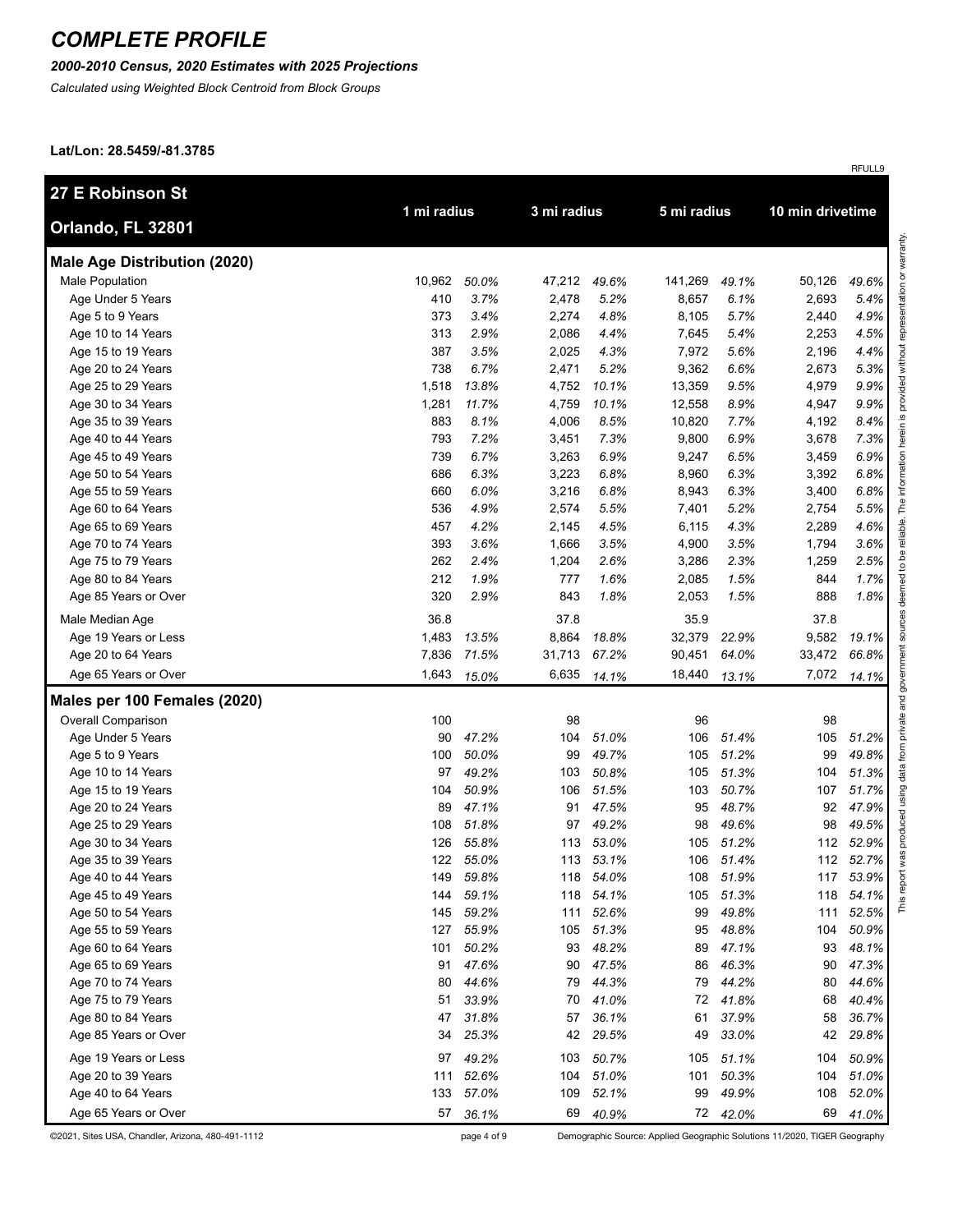## *2000-2010 Census, 2020 Estimates with 2025 Projections*

*Calculated using Weighted Block Centroid from Block Groups*

#### **Lat/Lon: 28.5459/-81.3785**

| 27 E Robinson St                                                                                                                                                                                                                                                                                                                                                                                                                                                                                                                                                                                                               |                                                                                                                                                                      |                                                                                                                                   |                                                                                                                                                                                         |                                                                                                                          | 5 mi radius                                                                                                                                                                                    |                                                                                                                          |                                                                                                                                                                                   |                                                                                                                                   |
|--------------------------------------------------------------------------------------------------------------------------------------------------------------------------------------------------------------------------------------------------------------------------------------------------------------------------------------------------------------------------------------------------------------------------------------------------------------------------------------------------------------------------------------------------------------------------------------------------------------------------------|----------------------------------------------------------------------------------------------------------------------------------------------------------------------|-----------------------------------------------------------------------------------------------------------------------------------|-----------------------------------------------------------------------------------------------------------------------------------------------------------------------------------------|--------------------------------------------------------------------------------------------------------------------------|------------------------------------------------------------------------------------------------------------------------------------------------------------------------------------------------|--------------------------------------------------------------------------------------------------------------------------|-----------------------------------------------------------------------------------------------------------------------------------------------------------------------------------|-----------------------------------------------------------------------------------------------------------------------------------|
| Orlando, FL 32801                                                                                                                                                                                                                                                                                                                                                                                                                                                                                                                                                                                                              | 1 mi radius                                                                                                                                                          |                                                                                                                                   | 3 mi radius                                                                                                                                                                             |                                                                                                                          |                                                                                                                                                                                                |                                                                                                                          | 10 min drivetime                                                                                                                                                                  |                                                                                                                                   |
| Household Type (2020)<br><b>Total Households</b><br>Households with Children<br>Average Household Size                                                                                                                                                                                                                                                                                                                                                                                                                                                                                                                         | 12,759<br>1,099<br>1.6                                                                                                                                               | 8.6%                                                                                                                              | 46,617<br>8,558<br>2.0                                                                                                                                                                  | 18.4%                                                                                                                    | 123,640<br>30,940<br>2.3                                                                                                                                                                       | 25.0%                                                                                                                    | 48,574<br>9,267<br>2.0                                                                                                                                                            | 19.1%                                                                                                                             |
| Household Density per Square Mile<br><b>Population Family</b><br>Population Non-Family<br><b>Population Group Quarters</b><br>Family Households<br>Married Couple Households<br>Other Family Households with Children<br>Family Households with Children<br>Married Couple with Children<br>Other Family Households with Children<br>Family Households No Children<br>Married Couple No Children<br>Other Family Households No Children<br>Non-Family Households<br>Non-Family Households with Children<br>Non-Family Households No Children<br>Average Family Household Size<br>Average Family Income<br>Median Family Income | 4,063<br>8,460<br>11,772<br>1,710<br>3,032<br>1,844<br>1,188<br>1,083<br>433<br>650<br>1,949<br>1,411<br>538<br>9,727<br>17<br>9,710<br>2.8<br>\$124,551<br>\$93,586 | 38.6%<br>53.7%<br>7.8%<br>23.8%<br>60.8%<br>39.2%<br>35.7%<br>40.0%<br>60.0%<br>64.3%<br>72.4%<br>27.6%<br>76.2%<br>0.2%<br>99.8% | 1,650<br>57,245<br>34,848<br>3,124<br>19,349<br>12,183 63.0%<br>7,166<br>8,444<br>4,294<br>4,150<br>10,905<br>7,889<br>3,016<br>27,268<br>114<br>27,154<br>3.0<br>\$124,957<br>\$95,307 | 60.1%<br>36.6%<br>3.3%<br>41.5%<br>37.0%<br>43.6%<br>50.9%<br>49.1%<br>56.4%<br>72.3%<br>27.7%<br>58.5%<br>0.4%<br>99.6% | 1,575<br>200,518<br>77,882<br>9,491<br>63,520<br>37,261<br>26,258<br>30,551<br>14,398<br>16,152 52.9%<br>32,969<br>22,863<br>10,106<br>60,120<br>389<br>59,731<br>3.2<br>\$103,334<br>\$80,979 | 69.7%<br>27.1%<br>3.3%<br>51.4%<br>58.7%<br>41.3%<br>48.1%<br>47.1%<br>51.9%<br>69.3%<br>30.7%<br>48.6%<br>0.6%<br>99.4% | 1,640<br>62,235<br>35,758<br>3,132<br>20,689<br>12,897<br>7,793<br>9,143<br>4,632<br>4,510<br>11,547<br>8,265<br>3,282<br>27,884<br>125<br>27,760<br>3.0<br>\$120,099<br>\$91,149 | 61.5%<br>35.4%<br>3.1%<br>42.6%<br>62.3%<br>37.7%<br>44.2%<br>50.7%<br>49.3%<br>55.8%<br>71.6%<br>28.4%<br>57.4%<br>0.4%<br>99.6% |
| Average Non-Family Household Size<br><b>Marital Status (2020)</b>                                                                                                                                                                                                                                                                                                                                                                                                                                                                                                                                                              | 1.2                                                                                                                                                                  |                                                                                                                                   | 1.3                                                                                                                                                                                     |                                                                                                                          | 1.3                                                                                                                                                                                            |                                                                                                                          | 1.3                                                                                                                                                                               |                                                                                                                                   |
| Population Age 15 Years or Over<br>Never Married<br><b>Currently Married</b><br><b>Previously Married</b><br>Separated<br>Widowed<br>Divorced                                                                                                                                                                                                                                                                                                                                                                                                                                                                                  | 19,691<br>10,415<br>3,884<br>5,392<br>1,243<br>2,645                                                                                                                 | 52.9%<br>19.7%<br>27.4%<br>23.1%<br>1,503 27.9%<br>49.1%                                                                          | 81,674<br>36,653 44.9%<br>24,016<br>21,005<br>4,070<br>4,820<br>12,116                                                                                                                  | 29.4%<br>25.7%<br>19.4%<br>22.9%<br>57.7%                                                                                | 240,291<br>105,560<br>73,188<br>61,543<br>14,998<br>12,740<br>33,806                                                                                                                           | 43.9%<br>30.5%<br>25.6%<br>24.4%<br>20.7%<br>54.9%                                                                       | 86,539<br>38,511<br>25,231<br>22,797<br>4,616<br>5,125<br>13,056                                                                                                                  | 44.5%<br>29.2%<br>26.3%<br>20.2%<br>22.5%<br>57.3%                                                                                |
| <b>Educational Attainment (2020)</b><br>Adult Population Age 25 Years or Over<br>Elementary (Grade Level 0 to 8)<br>Some High School (Grade Level 9 to 11)<br><b>High School Graduate</b><br>Some College<br>Associate Degree Only<br><b>Bachelor Degree Only</b><br>Graduate Degree<br>Any College (Some College or Higher)                                                                                                                                                                                                                                                                                                   | 17,365<br>476<br>667<br>3,395<br>2,430<br>1,433<br>5,644<br>3,321<br>12,827                                                                                          | 2.7%<br>3.8%<br>19.6%<br>14.0%<br>8.3%<br>32.5%<br>19.1%<br>73.9%                                                                 | 72,544<br>2,463<br>3,641<br>16,018<br>10,850<br>6,725<br>20,864<br>11,983<br>50,422                                                                                                     | 3.4%<br>5.0%<br>22.1%<br>15.0%<br>9.3%<br>28.8%<br>16.5%<br>69.5%                                                        | 205,348<br>10,041<br>15,518<br>52,865<br>34,083<br>20,107<br>46,263<br>26,471<br>126,924                                                                                                       | 4.9%<br>7.6%<br>25.7%<br>16.6%<br>9.8%<br>22.5%<br>12.9%<br>61.8%                                                        | 76,708<br>3,200<br>4,113<br>17,615<br>11,360<br>7,243<br>21,296<br>11,881<br>51,780                                                                                               | 4.2%<br>5.4%<br>23.0%<br>14.8%<br>9.4%<br>27.8%<br>15.5%<br>67.5%                                                                 |

©2021, Sites USA, Chandler, Arizona, 480-491-1112 page 5 of 9 Demographic Source: Applied Geographic Solutions 11/2020, TIGER Geography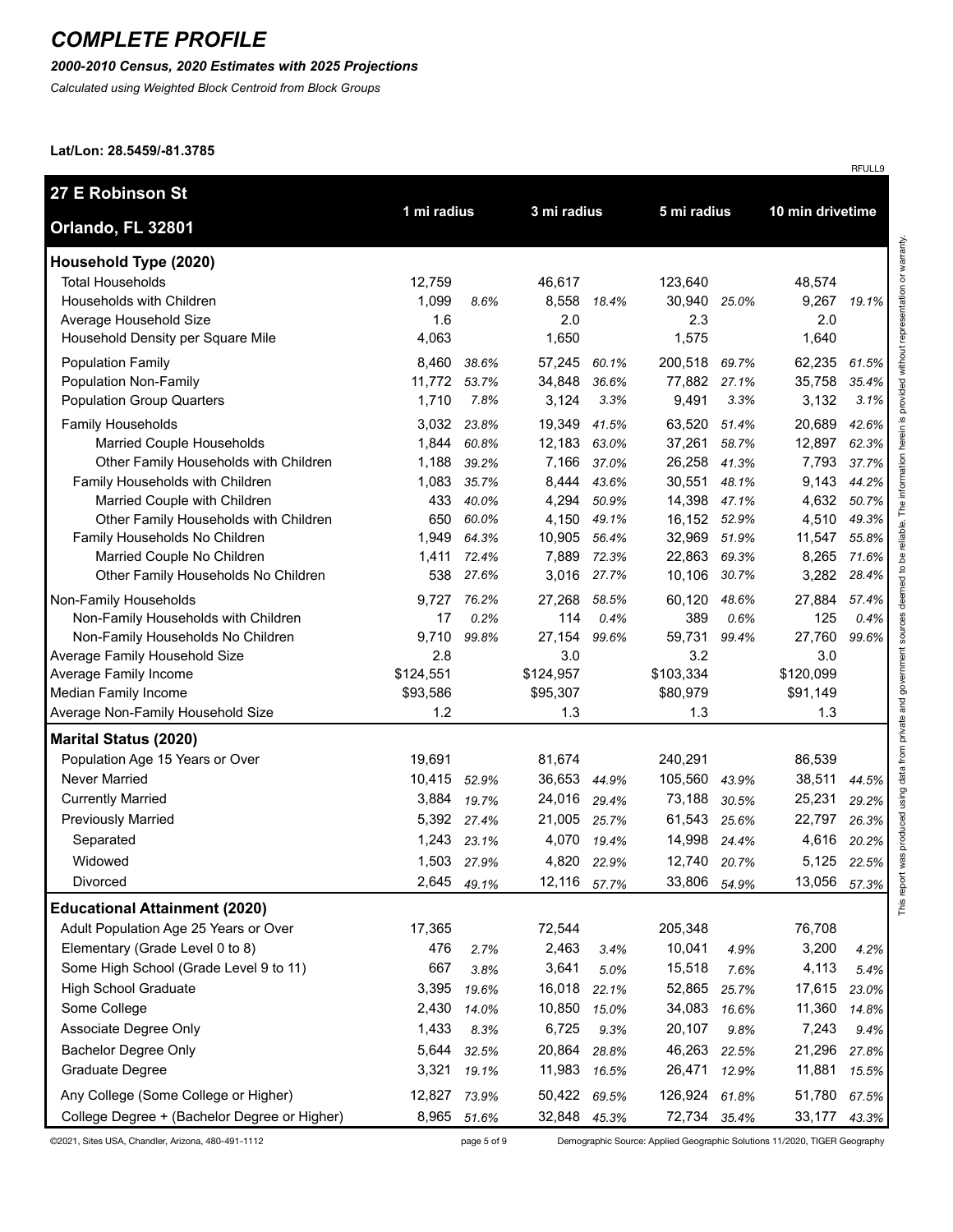### *2000-2010 Census, 2020 Estimates with 2025 Projections*

*Calculated using Weighted Block Centroid from Block Groups*

#### **Lat/Lon: 28.5459/-81.3785**

| <b>27 E Robinson St</b>                        |             |       |              |             |              |       |                  |             |  |
|------------------------------------------------|-------------|-------|--------------|-------------|--------------|-------|------------------|-------------|--|
| Orlando, FL 32801                              | 1 mi radius |       | 3 mi radius  |             | 5 mi radius  |       | 10 min drivetime |             |  |
| <b>Housing</b>                                 |             |       |              |             |              |       |                  |             |  |
| Total Housing Units (2020)                     | 13,502      |       | 49,677       |             | 132,125      |       | 51,799           |             |  |
| Total Housing Units (2010)                     | 10,512      |       | 45,852       |             | 123,825      |       | 48,008           |             |  |
| Historical Annual Growth (2010-2020)           | 2,990       | 2.8%  | 3,824        | 0.8%        | 8,301        | 0.7%  | 3,791            | 0.8%        |  |
| Housing Units Occupied (2020)                  | 12,759      | 94.5% | 46,617       | 93.8%       | 123,640      | 93.6% | 48,574           | 93.8%       |  |
| Housing Units Owner-Occupied                   | 2,262       | 17.7% | 19,550       | 41.9%       | 54,356       | 44.0% | 20,513           | 42.2%       |  |
| Housing Units Renter-Occupied                  | 10,496      | 82.3% | 27,067       | 58.1%       | 69,284       | 56.0% | 28,061           | 57.8%       |  |
| Housing Units Vacant (2020)                    | 744         | 5.5%  | 3,060        | 6.2%        | 8,485        | 6.4%  | 3,225            | 6.2%        |  |
| Household Size (2020)                          |             |       |              |             |              |       |                  |             |  |
| <b>Total Households</b>                        | 12,759      |       | 46,617       |             | 123,640      |       | 48,574           |             |  |
| 1 Person Households                            | 8,011       | 62.8% | 21,159       | 45.4%       | 46,092       | 37.3% | 21,609           | 44.5%       |  |
| 2 Person Households                            | 3,189       | 25.0% | 14,580       | 31.3%       | 38,577       | 31.2% | 15,051           | 31.0%       |  |
| 3 Person Households                            | 849         | 6.7%  | 5,386        | 11.6%       | 17,322       | 14.0% | 5,730            | 11.8%       |  |
| 4 Person Households                            | 455         | 3.6%  | 3,288        | 7.1%        | 11,857       | 9.6%  | 3,596            | 7.4%        |  |
| 5 Person Households                            | 167         | 1.3%  | 1,380        | 3.0%        | 5,656        | 4.6%  | 1,569            | 3.2%        |  |
| 6 Person Households                            | 53          | 0.4%  | 471          | 1.0%        | 2,379        | 1.9%  | 571              | 1.2%        |  |
| 7 or More Person Households                    | 33          | 0.3%  | 353          | 0.8%        | 1,758        | 1.4%  | 446              | 0.9%        |  |
| <b>Household Income Distribution (2020)</b>    |             |       |              |             |              |       |                  |             |  |
| HH Income \$200,000 or More                    | 1,074       | 8.4%  | 4,636        | 9.9%        | 9,759        | 7.9%  | 4,602            | 9.5%        |  |
| HH Income \$150,000 to \$199,999               | 715         | 5.6%  | 3,003        | 6.4%        | 6,312        | 5.1%  | 3,003            | 6.2%        |  |
| HH Income \$125,000 to \$149,999               | 738         | 5.8%  | 2,776        | 6.0%        | 5,952        | 4.8%  | 2,860            | 5.9%        |  |
| HH Income \$100,000 to \$124,999               | 1,025       | 8.0%  | 3,737        | 8.0%        | 8,544        | 6.9%  | 3,839            | 7.9%        |  |
| HH Income \$75,000 to \$99,999                 | 1,666       | 13.1% | 5,838        | 12.5%       | 14,375       | 11.6% | 6,080            | 12.5%       |  |
| HH Income \$50,000 to \$74,999                 | 2,392       | 18.7% | 9,265        | 19.9%       | 24,749       | 20.0% | 9,563            | 19.7%       |  |
| HH Income \$35,000 to \$49,999                 | 1,317       | 10.3% | 5,155        | 11.1%       | 16,214       | 13.1% | 5,416            | 11.2%       |  |
| HH Income \$25,000 to \$34,999                 | 1,023       | 8.0%  | 3,992        | 8.6%        | 12,852       | 10.4% | 4,241            | 8.7%        |  |
| HH Income \$15,000 to \$24,999                 | 1,081       | 8.5%  | 3,416        | 7.3%        | 10,934       | 8.8%  | 3,780            | 7.8%        |  |
| HH Income \$10,000 to \$14,999                 | 729         | 5.7%  | 1,961        | 4.2%        | 5,511        | 4.5%  | 2,121            | 4.4%        |  |
| HH Income Under \$10,000                       | 998         | 7.8%  | 2,838        | 6.1%        | 8,439        | 6.8%  | 3,069            | 6.3%        |  |
| <b>Household Vehicles (2020)</b>               |             |       |              |             |              |       |                  |             |  |
| Households 0 Vehicles Available                | 1,671       | 13.1% | 4,220        | 9.1%        | 11,096       | 9.0%  | 4,477            | 9.2%        |  |
| Households 1 Vehicle Available                 | 6,962       | 54.6% | 20,855       | 44.7%       | 54,857       | 44.4% | 21,676           | 44.6%       |  |
| Households 2 Vehicles Available                | 3,472       | 27.2% | 16,883       | 36.2%       | 42,560       | 34.4% | 17,353           | 35.7%       |  |
| Households 3 or More Vehicles Available        | 653         | 5.1%  |              | 4,659 10.0% | 15,127 12.2% |       |                  | 5,067 10.4% |  |
| <b>Total Vehicles Available</b>                | 16,033      |       | 70,021       |             | 190,029      |       | 73,170           |             |  |
| Average Vehicles per Household                 | 1.3         |       | 1.5          |             | 1.5          |       | 1.5              |             |  |
| Owner-Occupied Household Vehicles              | 3,517       | 21.9% | 35,960 51.4% |             | 101,847      | 53.6% | 38,089           | 52.1%       |  |
| Average Vehicles per Owner-Occupied Household  | 1.6         |       | 1.8          |             | 1.9          |       | 1.9              |             |  |
| Renter-Occupied Household Vehicles             | 12,516      | 78.1% | 34,061       | 48.6%       | 88,182       | 46.4% | 35,081           | 47.9%       |  |
| Average Vehicles per Renter-Occupied Household | 1.2         |       | 1.3          |             | 1.3          |       | 1.3              |             |  |
| Travel Time (2020)                             |             |       |              |             |              |       |                  |             |  |
| Worker Base Age 16 years or Over               | 10,726      |       | 45,602       |             | 136,789      |       | 48,379           |             |  |
| Travel to Work in 14 Minutes or Less           | 2,778       | 25.9% | 10,770       | 23.6%       | 24,777       | 18.1% | 11,098           | 22.9%       |  |
| Travel to Work in 15 to 29 Minutes             | 4,931       | 46.0% | 19,441       | 42.6%       | 57,470       | 42.0% | 20,582           | 42.5%       |  |
| Travel to Work in 30 to 59 Minutes             | 2,888       | 26.9% | 12,579 27.6% |             | 39,426       | 28.8% | 13,191           | 27.3%       |  |
| Travel to Work in 60 Minutes or More           | 518         | 4.8%  | 2,378        | 5.2%        | 9,742        | 7.1%  | 2,646            | 5.5%        |  |
| Work at Home                                   | 642         | 6.0%  | 2,855        | 6.3%        | 6,160        | 4.5%  | 2,913            | 6.0%        |  |
| Average Minutes Travel to Work                 | 21.8        |       | 22.3         |             | 23.3         |       | 22.3             |             |  |

©2021, Sites USA, Chandler, Arizona, 480-491-1112 page 6 of 9 Demographic Source: Applied Geographic Solutions 11/2020, TIGER Geography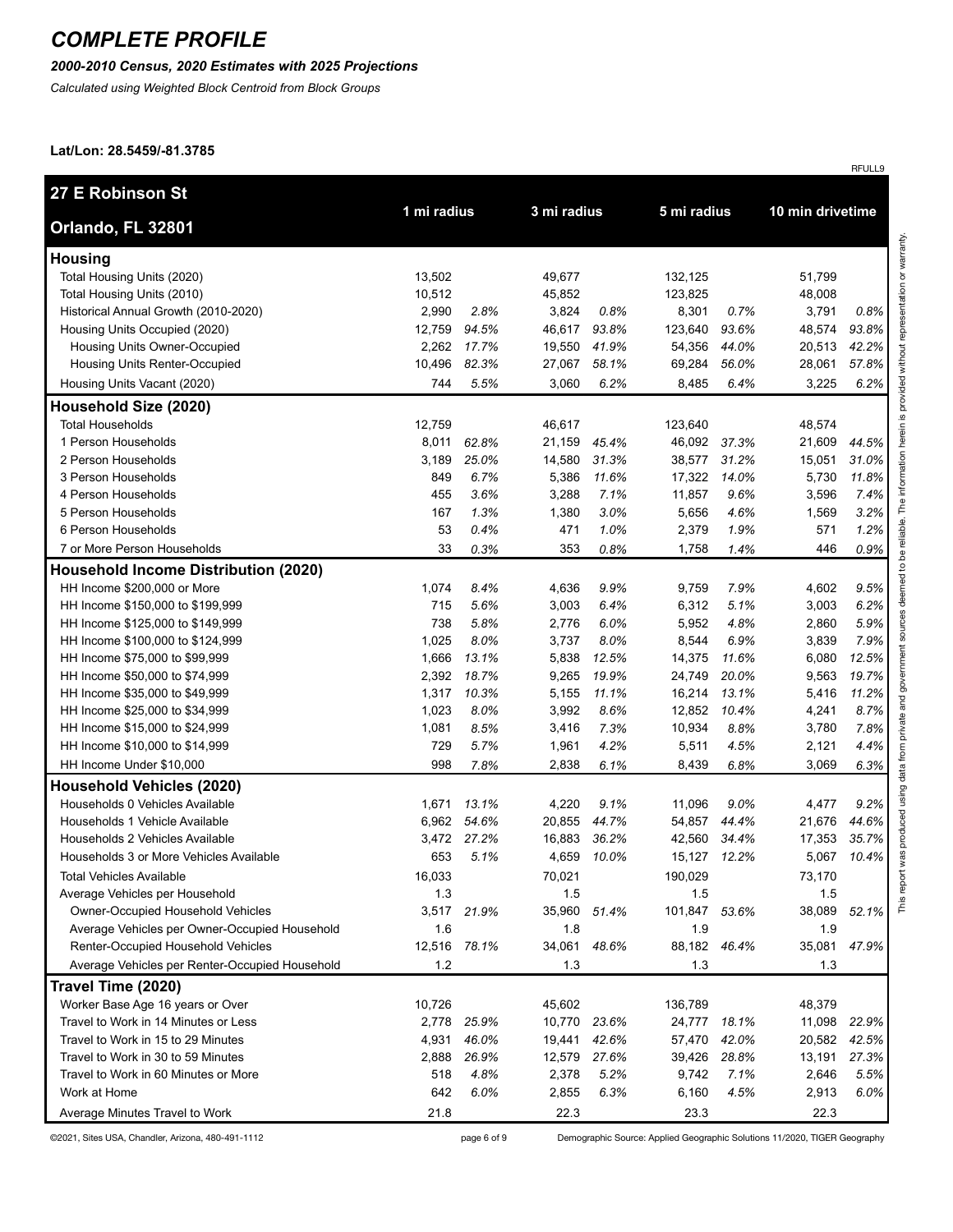## *2000-2010 Census, 2020 Estimates with 2025 Projections*

*Calculated using Weighted Block Centroid from Block Groups*

#### **Lat/Lon: 28.5459/-81.3785**

|                                                |             |                          |             |                          |             |              |                  | RFULL9      |
|------------------------------------------------|-------------|--------------------------|-------------|--------------------------|-------------|--------------|------------------|-------------|
| 27 E Robinson St                               |             |                          |             |                          |             |              |                  |             |
| Orlando, FL 32801                              | 1 mi radius |                          | 3 mi radius |                          | 5 mi radius |              | 10 min drivetime |             |
| <b>Transportation To Work (2020)</b>           |             |                          |             |                          |             |              |                  |             |
| Worker Base Age 16 years or Over               | 10,726      |                          | 45,602      |                          | 136,789     |              | 48,379           |             |
| Drive to Work Alone                            | 8,200       | 76.4%                    | 35,910      | 78.7%                    | 107,753     | 78.8%        | 37,967           | 78.5%       |
| Drive to Work in Carpool                       | 655         | 6.1%                     | 3,454       | 7.6%                     | 12,820      | 9.4%         | 3,885            | 8.0%        |
| Travel to Work by Public Transportation        | 416         | 3.9%                     | 1,343       | 2.9%                     | 5,316       | 3.9%         | 1,482            | 3.1%        |
| Drive to Work on Motorcycle                    | 30          | 0.3%                     | 122         | 0.3%                     | 460         | 0.3%         | 130              | 0.3%        |
| <b>Bicycle to Work</b>                         | 161         | 1.5%                     | 421         | 0.9%                     | 706         | 0.5%         | 425              | 0.9%        |
| Walk to Work                                   | 508         | 4.7%                     | 1,104       | 2.4%                     | 2,404       | 1.8%         | 1,153            | 2.4%        |
| <b>Other Means</b>                             | 114         | 1.1%                     | 394         | 0.9%                     | 1,170       | 0.9%         | 425              | 0.9%        |
| Work at Home                                   | 642         | 6.0%                     | 2,855       | 6.3%                     | 6,160       | 4.5%         | 2,913            | 6.0%        |
| Daytime Demographics (2020)                    |             |                          |             |                          |             |              |                  |             |
| <b>Total Businesses</b>                        | 5,370       |                          | 13,578      |                          | 27,631      |              | 14,229           |             |
| <b>Total Employees</b>                         | 49,733      |                          | 117,370     |                          | 220,023     |              | 121,992          |             |
| Company Headquarter Businesses                 | 202         | 3.8%                     | 500         | 3.7%                     | 978         | 3.5%         | 525              | 3.7%        |
| Company Headquarter Employees                  | 8,314       | 16.7%                    | 14,818      | 12.6%                    | 29,315      | 13.3%        | 15,820           | 13.0%       |
| <b>Employee Population per Business</b>        | 9.3         | to 1                     | 8.6         | to 1                     | 8.0         | to 1         | 8.6              | to 1        |
| Residential Population per Business            | 4.1         | to 1                     | 7.0         | to 1                     | 10.4 to 1   |              |                  | 7.1 to 1    |
| Adj. Daytime Demographics Age 16 Years or Over | 57,372      |                          | 149,866     |                          | 319,531     |              | 156,850          |             |
| <b>Labor Force</b>                             |             |                          |             |                          |             |              |                  |             |
| Labor Population Age 16 Years or Over (2020)   | 19,562      |                          | 80,956      |                          | 237,680     |              | 85,755           |             |
| Labor Force Total Males (2020)                 | 9,822       | 50.2%                    | 40,029      | 49.4%                    | 115,584     | 48.6%        | 42,353           | 49.4%       |
| Male Civilian Employed                         | 6,869       | 69.9%                    | 25,645      | 64.1%                    | 71,499      | 61.9%        | 26,844           | 63.4%       |
| Male Civilian Unemployed                       | 579         | 5.9%                     | 2,875       | 7.2%                     | 8,726       | 7.5%         | 3,011            | 7.1%        |
| Males in Armed Forces                          | 31          | 0.3%                     | 57          | 0.1%                     | 238         | 0.2%         | 82               | 0.2%        |
| Males Not in Labor Force                       | 2,342       | 23.8%                    | 11,452      | 28.6%                    | 35,121      | 30.4%        | 12,415           | 29.3%       |
| Labor Force Total Females (2020)               | 9,740       | 49.8%                    | 40,927      | 50.6%                    | 122,096     | 51.4%        | 43,401           | 50.6%       |
| <b>Female Civilian Employed</b>                | 4,994       | 51.3%                    | 22,725      | 55.5%                    | 66,303      | 54.3%        | 23,940           | 55.2%       |
| Female Civilian Unemployed                     | 693         | 7.1%                     | 2,545       | 6.2%                     | 7,266       | 6.0%         | 2,732            | 6.3%        |
| Females in Armed Forces                        | 29          | 0.3%                     | 34          | $\overline{\phantom{a}}$ | 132         | 0.1%         | 30               |             |
| Females Not in Labor Force                     | 4,025       | 41.3%                    | 15,623      | 38.2%                    | 48,395      | 39.6%        | 16,700           | 38.5%       |
| Unemployment Rate                              | 1,272       | 6.5%                     | 5,420       | 6.7%                     | 15,992      | 6.7%         | 5,743            | 6.7%        |
| Occupation (2020)                              |             |                          |             |                          |             |              |                  |             |
| Occupation Population Age 16 Years or Over     | 11,863      |                          | 48,370      |                          | 137,802     |              | 50,784           |             |
| <b>Occupation Total Males</b>                  | 6,869       | 57.9%                    |             | 25,645 53.0%             |             | 71,499 51.9% | 26,844           | 52.9%       |
| Occupation Total Females                       | 4,994       | 42.1%                    |             | 22,725 47.0%             | 66,303      | 48.1%        | 23,940           | 47.1%       |
| Management, Business, Financial Operations     | 3,242       | $\overline{\phantom{a}}$ | 9,834       | 20.3%                    | 21,500      | 15.6%        |                  | 9,982 19.7% |
| Professional, Related                          | 3,523       | 29.7%                    |             | 13,416 27.7%             | 29,959      | 21.7%        | 13,622           | 26.8%       |
| Service                                        | 1,426       | 12.0%                    | 7,848       | 16.2%                    |             | 28,942 21.0% | 8,598            | 16.9%       |
| Sales, Office                                  |             | 2,615 22.0%              | 11,218      | 23.2%                    | 33,041      | 24.0%        | 11,611           | 22.9%       |
| Farming, Fishing, Forestry                     |             |                          | 3           |                          | 76          |              | 12               |             |
| Construction, Extraction, Maintenance          | 481         | 4.1%                     | 2,716       | 5.6%                     | 10,855      | 7.9%         | 3,154            | 6.2%        |
| Production, Transport, Material Moving         | 576         | 4.9%                     | 3,335       | 6.9%                     | 13,428      | 9.7%         | 3,804            | 7.5%        |
| <b>White Collar Workers</b>                    | 9,380       | 79.1%                    | 34,468      | 71.3%                    | 84,500      | 61.3%        | 35,215           | 69.3%       |
| <b>Blue Collar Workers</b>                     |             | 2,483 20.9%              |             | 13,902 28.7%             |             | 53,302 38.7% | 15,569           | 30.7%       |
|                                                |             |                          |             |                          |             |              |                  |             |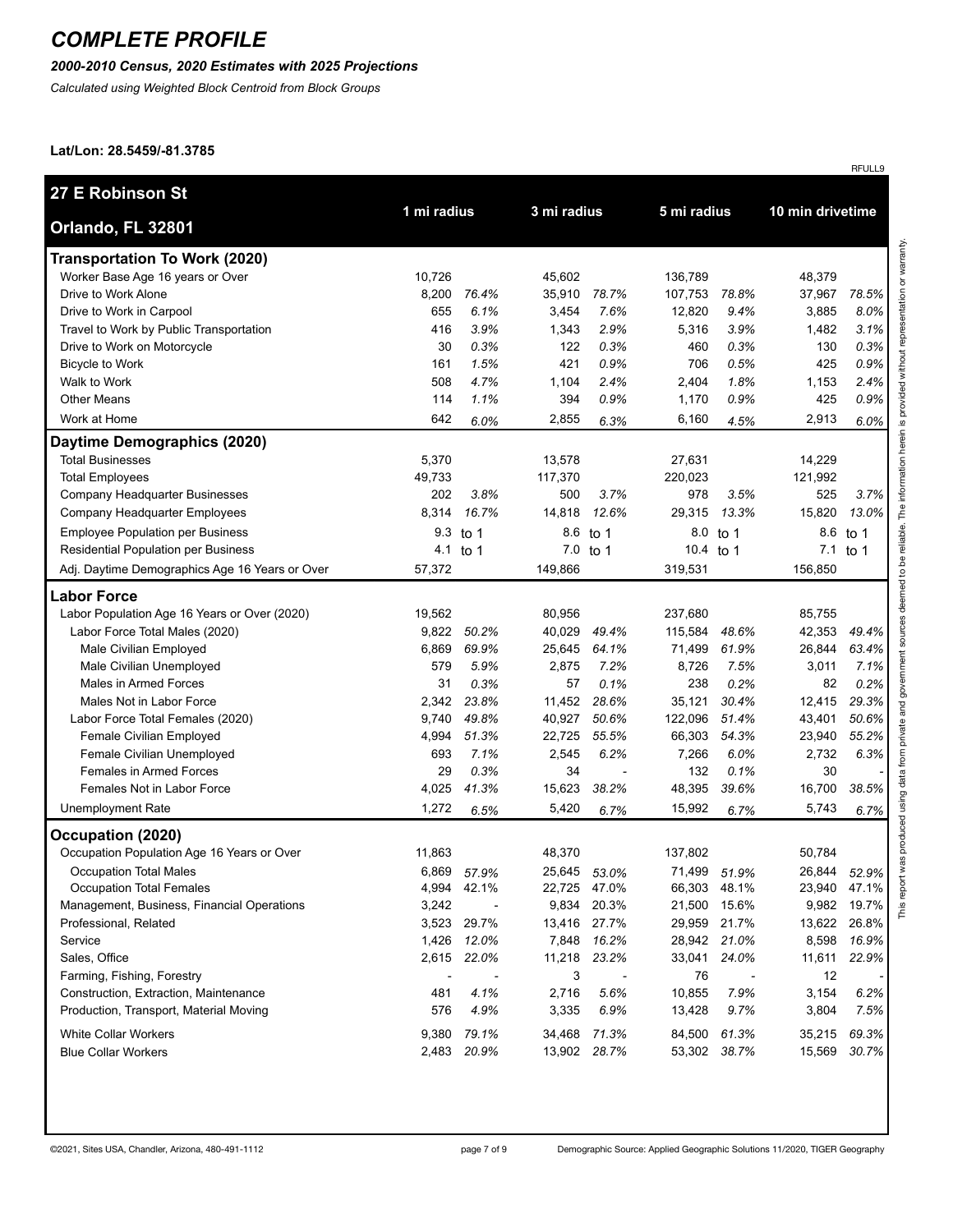## *2000-2010 Census, 2020 Estimates with 2025 Projections*

*Calculated using Weighted Block Centroid from Block Groups*

#### **Lat/Lon: 28.5459/-81.3785**

|                                                                |                             |       |                 |       |                  |             |                 | RFULL9           |
|----------------------------------------------------------------|-----------------------------|-------|-----------------|-------|------------------|-------------|-----------------|------------------|
| 27 E Robinson St                                               | 1 mi radius                 |       | 3 mi radius     |       |                  | 5 mi radius |                 | 10 min drivetime |
| Orlando, FL 32801                                              |                             |       |                 |       |                  |             |                 |                  |
| Units In Structure (2020)                                      |                             |       |                 |       |                  |             |                 |                  |
| <b>Total Units</b>                                             | 8,675                       |       | 40,234          |       | 107,239          |             | 42,136          |                  |
| 1 Detached Unit                                                | 2,590                       | 29.9% | 23,060          | 57.3% | 61,168           | 57.0%       | 24,342          | 57.8%            |
| 1 Attached Unit                                                | 667                         | 7.7%  | 3,368           | 8.4%  | 8,076            | 7.5%        | 3,504           | 8.3%             |
| 2 Units                                                        | 739                         | 8.5%  | 2,384           | 5.9%  | 3,894            | 3.6%        | 2,372           | 5.6%             |
| 3 to 4 Units                                                   | 491                         | 5.7%  | 2,066           | 5.1%  | 6,871            | 6.4%        | 2,281           | 5.4%             |
| 5 to 9 Units                                                   | 525                         | 6.0%  | 2,310           | 5.7%  | 9,555            | 8.9%        | 2,327           | 5.5%             |
| 10 to 19 Units                                                 | 621                         | 7.2%  | 2,415           | 6.0%  | 11,742           | 10.9%       | 2,476           | 5.9%             |
| 20 to 49 Units                                                 | 774                         | 8.9%  | 2,141           | 5.3%  | 7,861            | 7.3%        | 2,168           | 5.1%             |
| 50 or More Units                                               | 6,272                       | 72.3% | 8,266           | 20.5% | 12,527           | 11.7%       | 8,429           | 20.0%            |
| Mobile Home or Trailer                                         | 79                          | 0.9%  | 605             | 1.5%  | 1,930            | 1.8%        | 672             | 1.6%             |
| <b>Other Structure</b>                                         |                             |       | $\overline{c}$  |       | 16               |             | $\overline{2}$  |                  |
| Homes Built By Year (2020)                                     |                             |       |                 |       |                  |             |                 |                  |
| Homes Built 2014 or later                                      | 1,226                       | 9.1%  | 2,996           | 6.0%  | 5,909            | 4.5%        | 3,056           | 5.9%             |
| Homes Built 2010 to 2013                                       | 651                         | 4.8%  | 1,020           | 2.1%  | 2,316            | 1.8%        | 1,017           | 2.0%             |
| Homes Built 2000 to 2009                                       | 3,084                       | 22.8% | 6,655           | 13.4% | 16,191           | 12.3%       | 6,775           | 13.1%            |
| Homes Built 1990 to 1999                                       | 1,041                       | 7.7%  | 3,383           | 6.8%  | 12,849           | 9.7%        | 3,440           | 6.6%             |
| Homes Built 1980 to 1989                                       | 1,694                       | 12.5% | 5,275           | 10.6% | 19,169           | 14.5%       | 5,579           | 10.8%            |
| Homes Built 1970 to 1979                                       | 1,648                       | 12.2% | 6,525           | 13.1% | 23,216           | 17.6%       | 6,860           | 13.2%            |
| Homes Built 1960 to 1969                                       | 1,110                       | 8.2%  | 5,287           | 10.6% | 15,669           | 11.9%       | 5,619           | 10.8%            |
| Homes Built 1950 to 1959                                       | 803                         | 5.9%  | 8,923           | 18.0% | 18,966           | 14.4%       | 9,653           | 18.6%            |
| Homes Built 1940 to 1949                                       | 414                         | 3.1%  | 3,291           | 6.6%  | 4,837            | 3.7%        | 3,341           | 6.4%             |
| Homes Built Before 1939                                        | 1,088                       | 8.1%  | 3,263           | 6.6%  | 4,518            | 3.4%        | 3,235           | 6.2%             |
| Median Age of Homes                                            | 32.6                        | yrs   | 40.8            | yrs   | 37.7             | yrs         | 40.9            | yrs              |
| Home Values (2020)                                             |                             |       |                 |       |                  |             |                 |                  |
| Owner Specified Housing Units                                  | 2,262                       |       | 19,550          |       | 54,356           |             | 20,513          |                  |
| Home Values \$1,000,000 or More                                | 65                          | 2.9%  | 584             | 3.0%  | 2,308            | 4.2%        | 609             | 3.0%             |
| Home Values \$750,000 to \$999,999                             | 65                          | 2.9%  | 711             | 3.6%  | 1,817            | 3.3%        | 684             | 3.3%             |
| Home Values \$500,000 to \$749,999                             | 325                         | 14.3% | 2,151           | 11.0% | 4,828            | 8.9%        | 2,129           | 10.4%            |
| Home Values \$400,000 to \$499,999                             | 303                         | 13.4% | 1,909           | 9.8%  | 4,336            | 8.0%        | 1,887           | 9.2%             |
| Home Values \$300,000 to \$399,999                             | 474                         | 21.0% | 4,062           | 20.8% | 9,240            | 17.0%       | 4,082           | 19.9%            |
| Home Values \$250,000 to \$299,999                             | 217                         | 9.6%  | 2,671           | 13.7% | 6,660            | 12.3%       | 2,882           | 14.0%            |
| Home Values \$200,000 to \$249,999                             | 267                         | 11.8% | 2,755           | 14.1% | 7,201            | 13.2%       | 2,964           | 14.4%            |
| Home Values \$175,000 to \$199,999                             | 156                         | 6.9%  | 1,170           | 6.0%  | 3,399            | 6.3%        | 1,177           | 5.7%             |
| Home Values \$150,000 to \$174,999                             | 123                         | 5.4%  | 1,185           | 6.1%  | 4,205            | 7.7%        | 1,380           | 6.7%             |
| Home Values \$125,000 to \$149,999                             | 108                         | 4.8%  | 630             | 3.2%  | 2,239            | 4.1%        | 695             | 3.4%             |
| Home Values \$100,000 to \$124,999                             | 84                          | 3.7%  | 638             | 3.3%  | 2,575            | 4.7%        | 703             | 3.4%             |
| Home Values \$90,000 to \$99,999                               | 16                          | 0.7%  | 132             | 0.7%  | 714              | 1.3%        | 144             | 0.7%             |
| Home Values \$80,000 to \$89,999                               | 12                          | 0.5%  | 127             | 0.7%  | 664              | 1.2%        | 165             | 0.8%             |
| Home Values \$70,000 to \$79,999                               | 11                          | 0.5%  | 157             | 0.8%  | 771              | 1.4%        | 174             | 0.8%             |
| Home Values \$60,000 to \$69,999                               | 3                           | 0.1%  | 112             | 0.6%  | 559              | 1.0%        | 122             | 0.6%             |
| Home Values \$50,000 to \$59,999                               | 10                          | 0.5%  | 77              | 0.4%  | 461              | 0.8%        | 106             | 0.5%             |
| Home Values \$35,000 to \$49,999                               | 3                           | 0.1%  | 108             | 0.6%  | 635              | 1.2%        | 129             | 0.6%             |
| Home Values \$25,000 to \$34,999                               | $\overline{7}$              | 0.3%  | 110             | 0.6%  | 791              | 1.5%        | 168             | 0.8%             |
| Home Values \$10,000 to \$24,999                               | 10                          | 0.5%  | 198             | 1.0%  | 691              | 1.3%        | 242             | 1.2%             |
| Home Values Under \$10,000<br>Owner-Occupied Median Home Value | $\overline{2}$<br>\$320,943 |       | 60<br>\$312,369 | 0.3%  | 261<br>\$292,960 | 0.5%        | 72<br>\$302,609 | 0.4%             |
| Renter-Occupied Median Rent                                    |                             |       |                 |       |                  |             |                 |                  |
|                                                                | \$1,161                     |       | \$1,046         |       | \$1,006          |             | \$1,041         |                  |

©2021, Sites USA, Chandler, Arizona, 480-491-1112 page 8 of 9 Demographic Source: Applied Geographic Solutions 11/2020, TIGER Geography